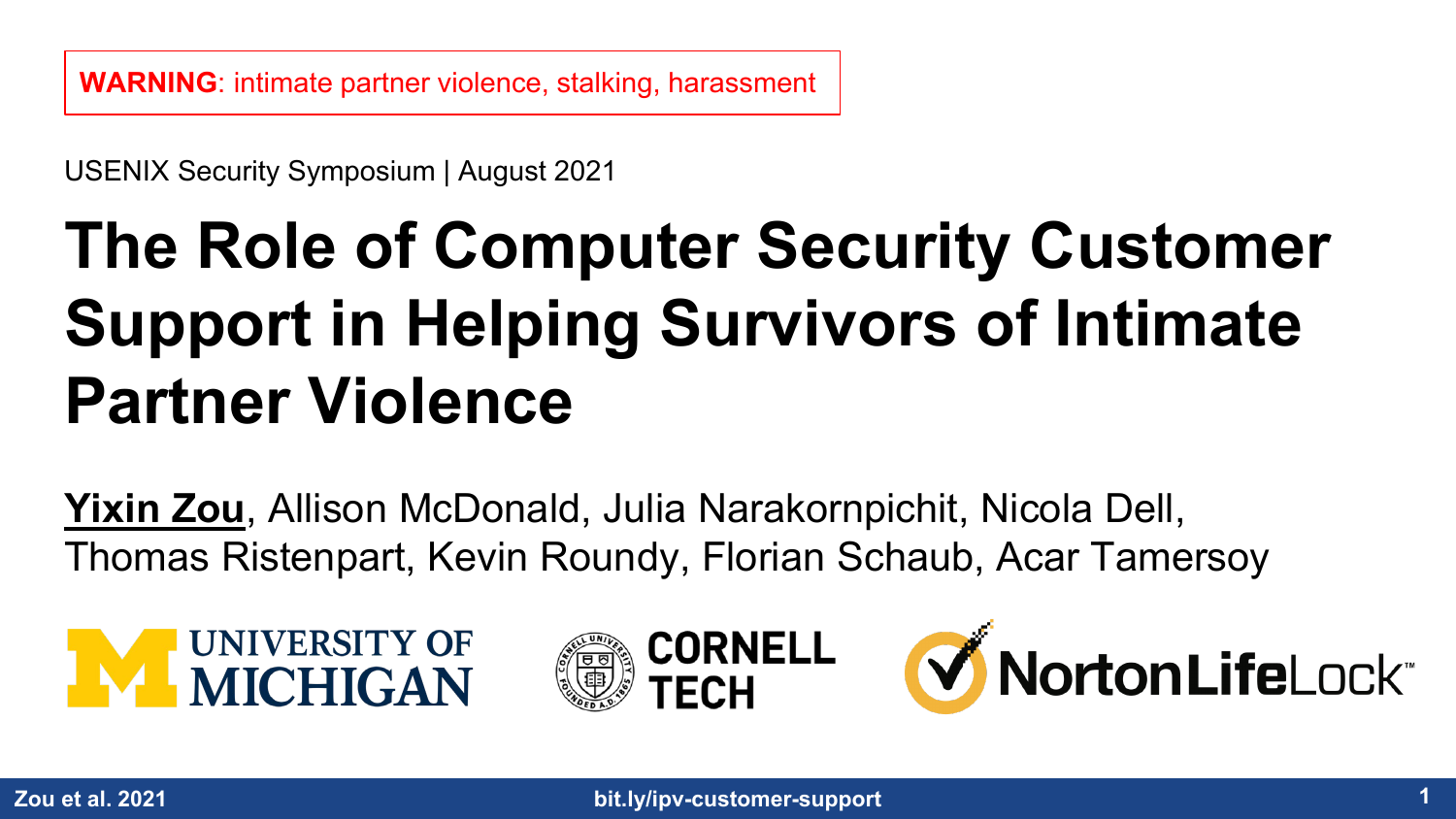## **Intimate partner violence (IPV)**

Over **1 in 3 women** and **1 in 4 men** in the United States have experienced rape, physical violence, and/or stalking by an intimate partner in their lifetime.

[CDC's 2011 [National Intimate Partner and Sexual Violence Survey](https://www.cdc.gov/violenceprevention/pdf/nisvs_report2010-a.pdf)]

For the transgender community, the rate of experiencing IPV is over **1 in 2**.

[National Center for Transgender Equality's 2015 [US Transgender Survey](https://transequality.org/sites/default/files/docs/usts/USTS-Full-Report-Dec17.pdf)]





Image source: Tseng et al., 2021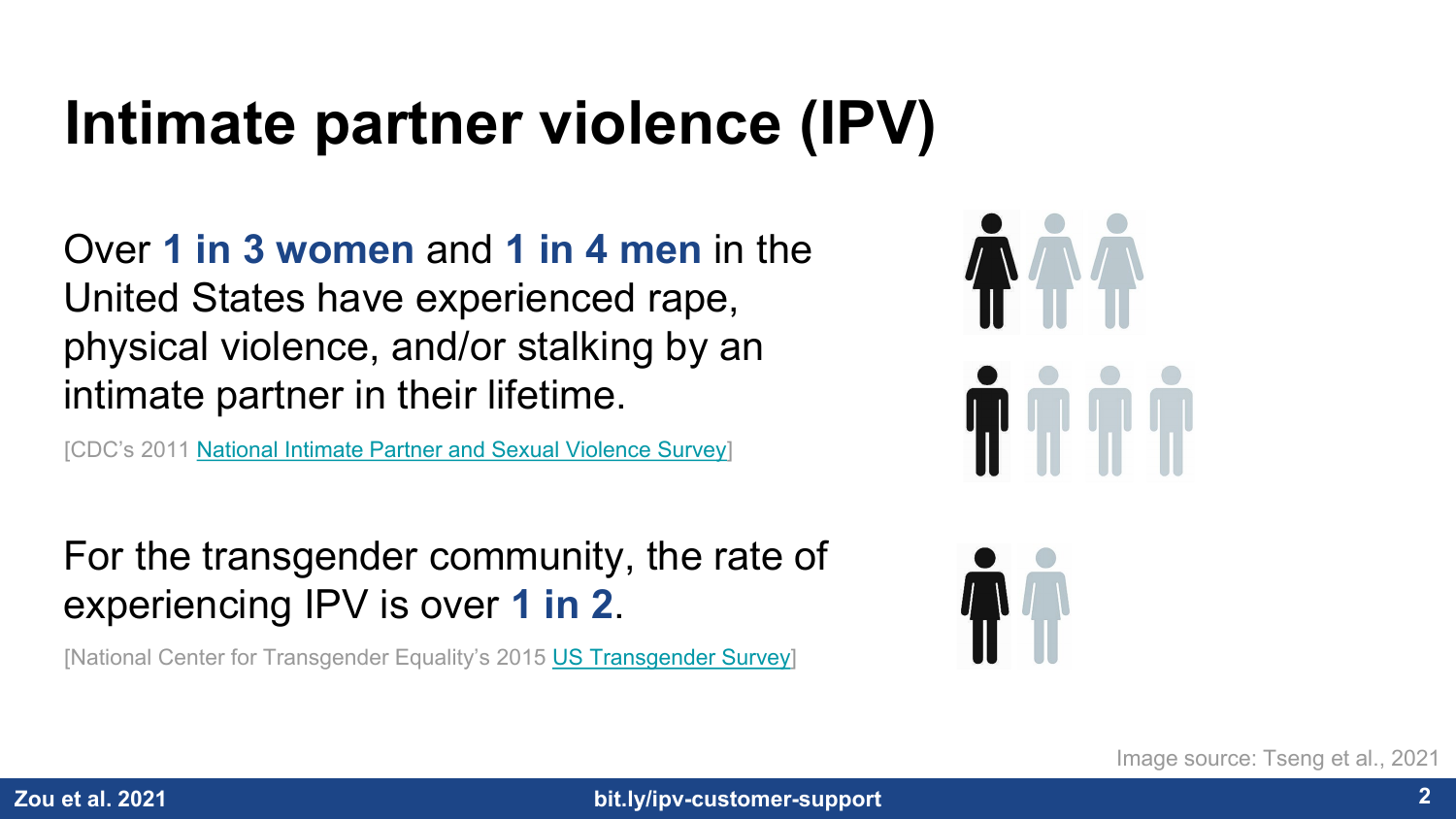# **IPV enabled by digital technologies**

❏ Account or device compromise ❏ Harassing messages ❏ Revenge porn ❏ ...

[Matthews et al., 2017; Freed et al., 2018; Levy & Schneier, 2020]

10% of respondents reported **using an app to monitor** the SMS / phone calls / emails / photos of an intimate partner.



[NortonLifeLock's 2020 [Online Creeping Survey](https://investor.nortonlifelock.com/About/Investors/press-releases/press-release-details/2020/Nearly-Half-of-Americans-Admit-to-Stalking-an-Ex-or-Current-Partner-Online/default.aspx)]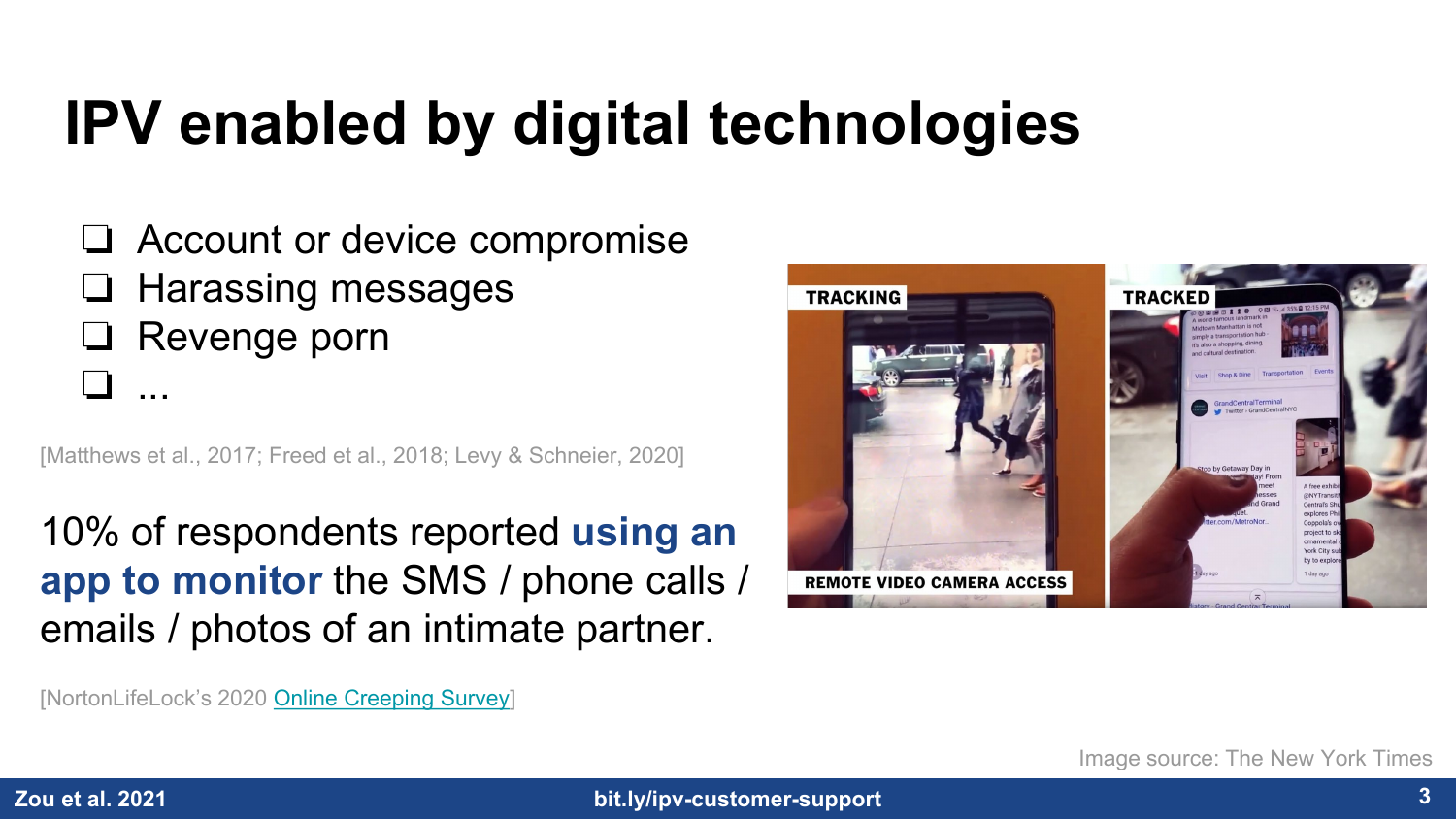## **Why security customer support?**



IPV professionals (e.g., social workers and lawyers) reported having **insufficient tech expertise**. [Freed et al. 2017]



Security clinics for IPV survivors exist but they are provided **on a limited** 

**scale**. [Tseng et al. 2021]



Computer security support agents specialize in products **crucial to IPV survivors** (e.g., antivirus), and they deal with help requests with **issues beyond products**. [Sharif et al., 2019]

Image source: corresponding organizations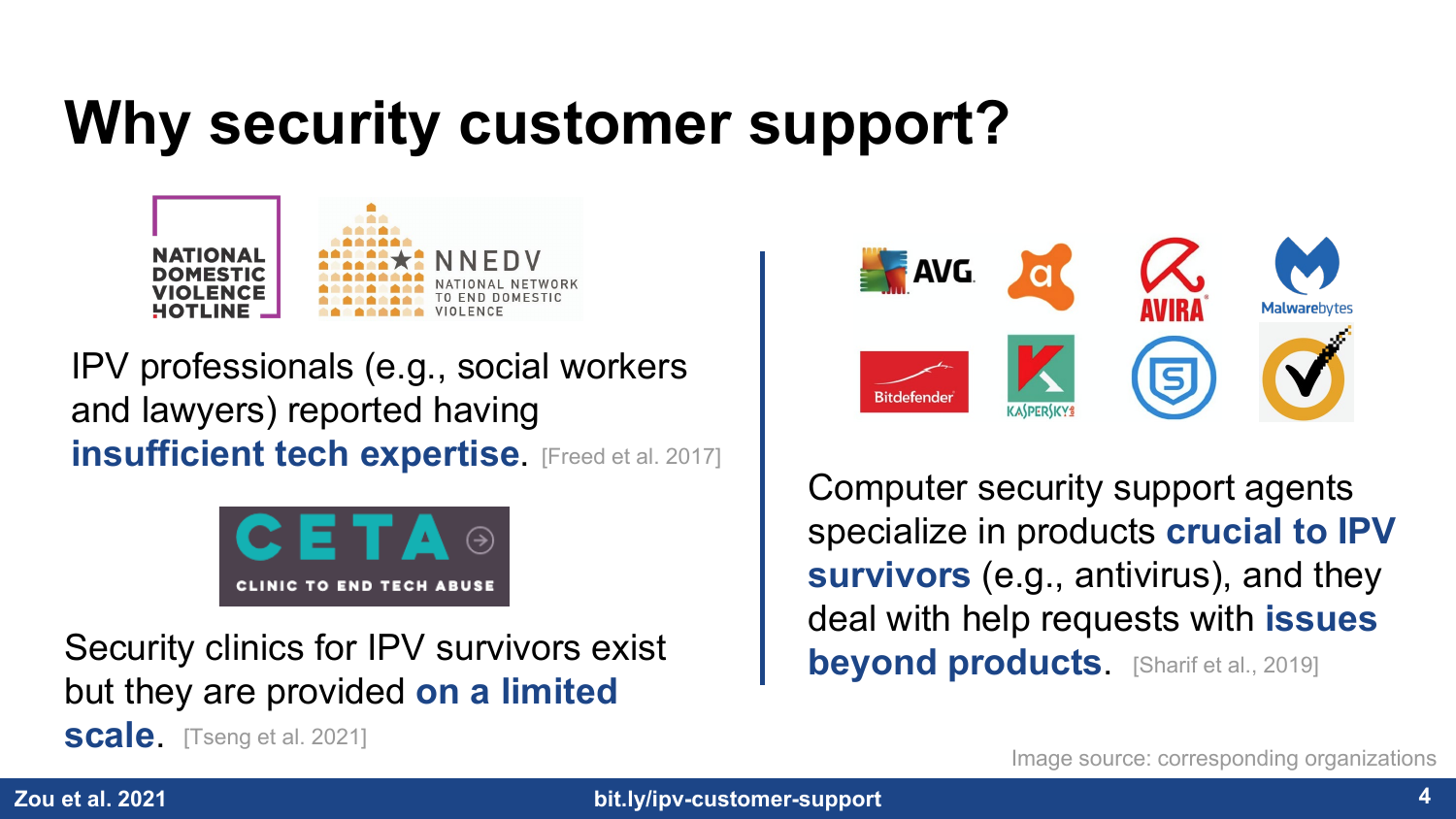### **However, helping IPV survivors requires extra caution and care...**

# **What are the opportunities and challenges for computer security customer support to help IPV survivors?**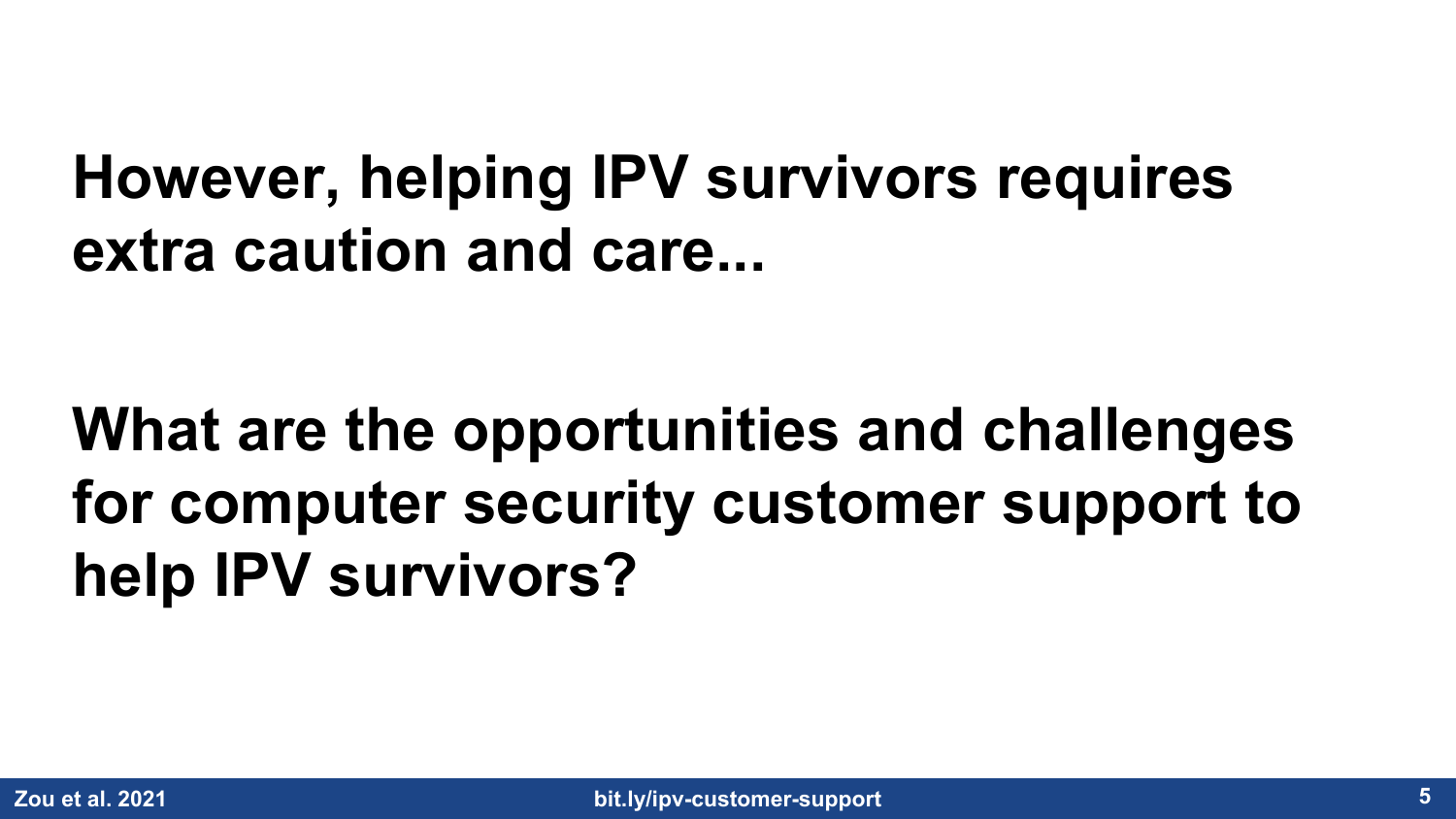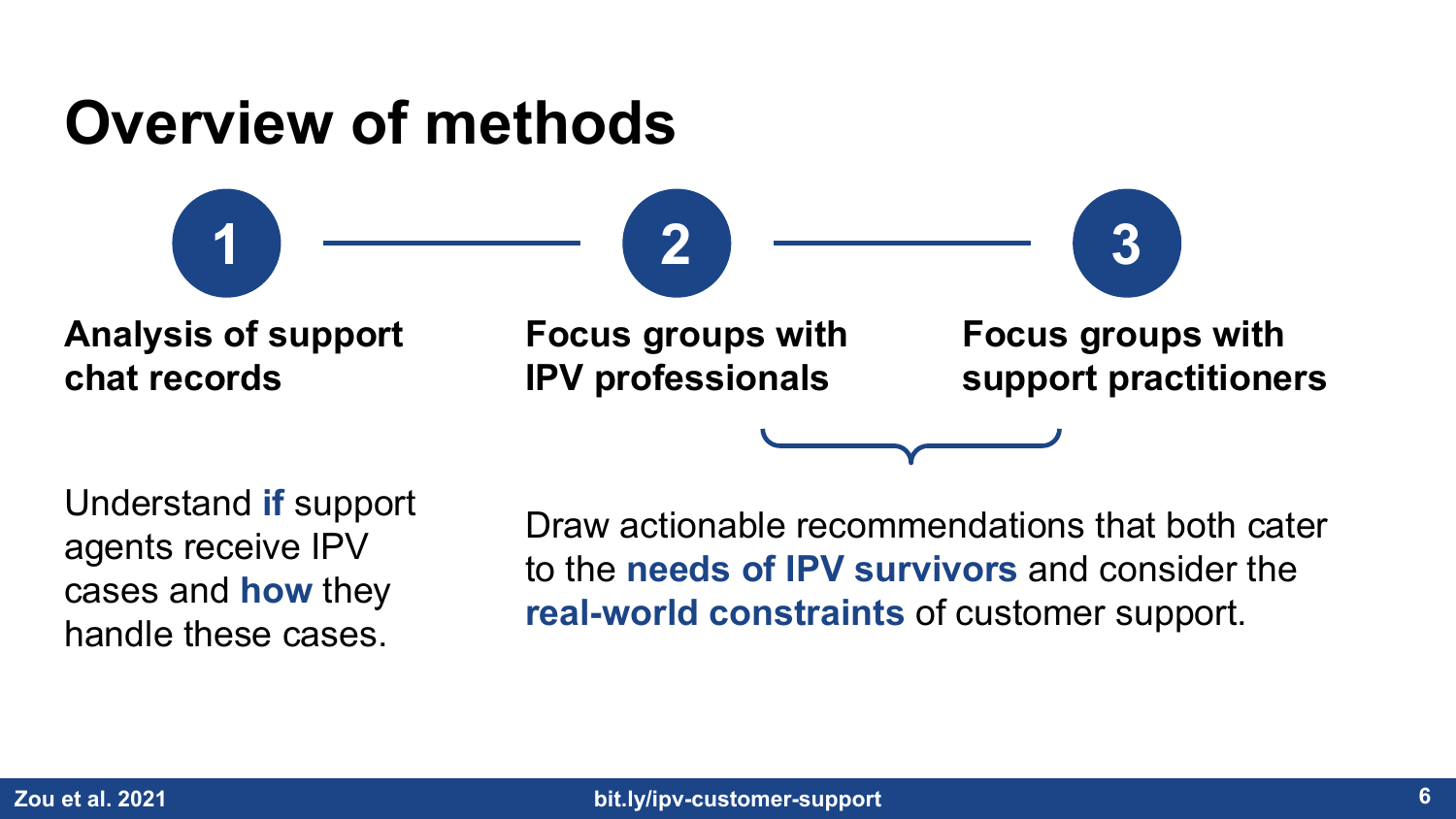## **Preliminary analysis of support chat**

Chat records from a large consumer-facing computer security company.



My ex-husband hacked my phone. He keeps getting my account passwords. I have changed phones so many times and got a restraining order on him, but he still managed to do this. Help me please.

Support agents received help requests from IPV survivors but were **not prepared** to handle them.



**Please do not worry about these problems if you have [product] installed.** We will do everything we can to help you further.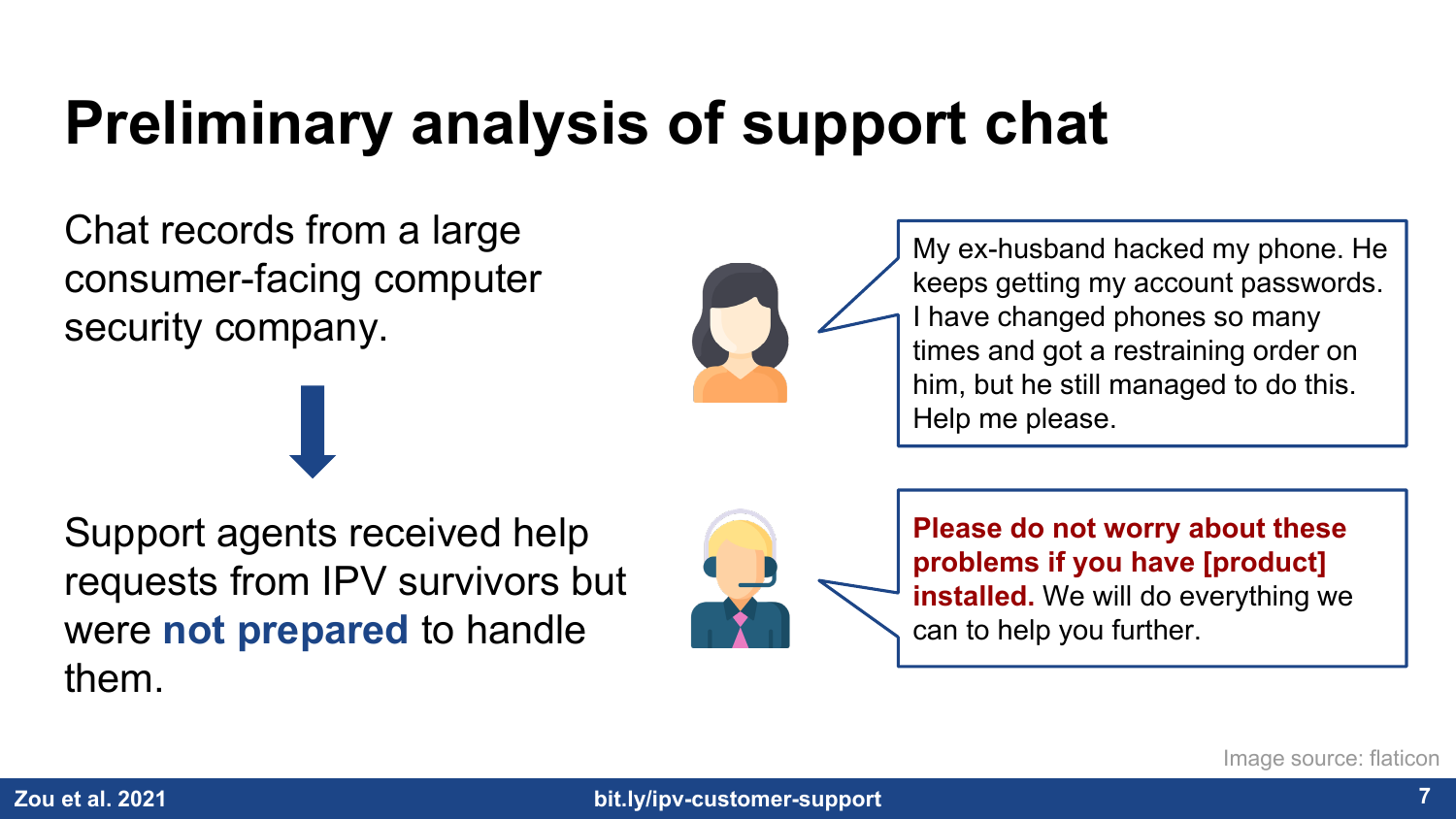## **Focus groups with multi-stakeholders**

#### Five sessions with **professionals who support IPV survivors** (n=17)

- ❏ Present three chat scenarios
- ❏ Discuss how customer support can **better serve** IPV survivors
- Four sessions with **customer support practitioners** (n=11)
- ❏ Present IPV professionals' suggestions
- ❏ Discuss potential **constraints** and **challenges** for implementation

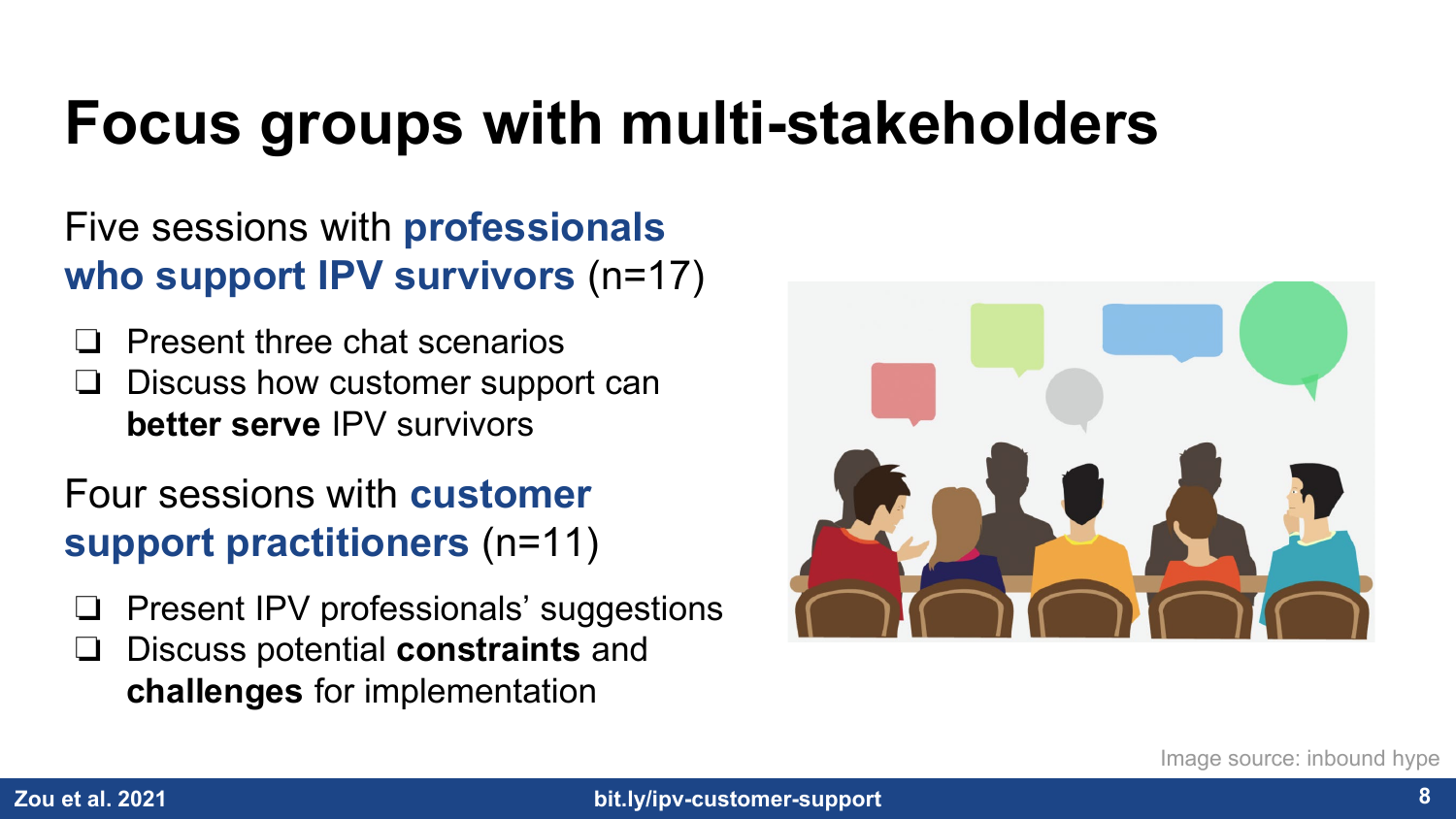# **Our findings**

IPV professionals suggested **three principles** that computer security customer support should adhere to in interacting with IPV survivors.

Acknowledge the limits of security software

Provide IPV tech advice with caution and boundaries

Make external referrals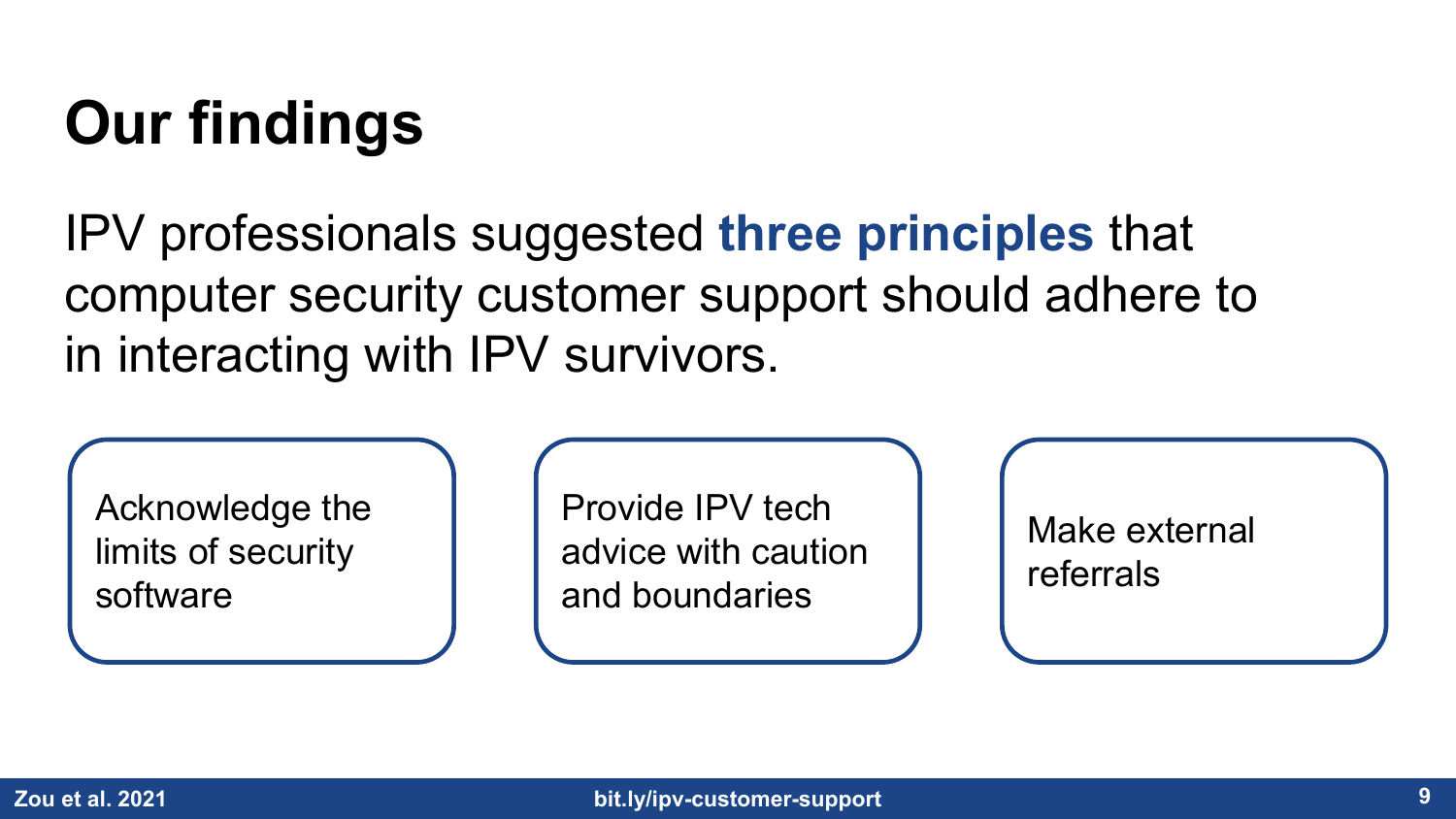# **Our findings**

IPV professionals suggested **three principles** that computer security customer support should adhere to in interacting with IPV survivors.

Acknowledge the limits of security software

Provide IPV tech advice with caution and boundaries

Make external referrals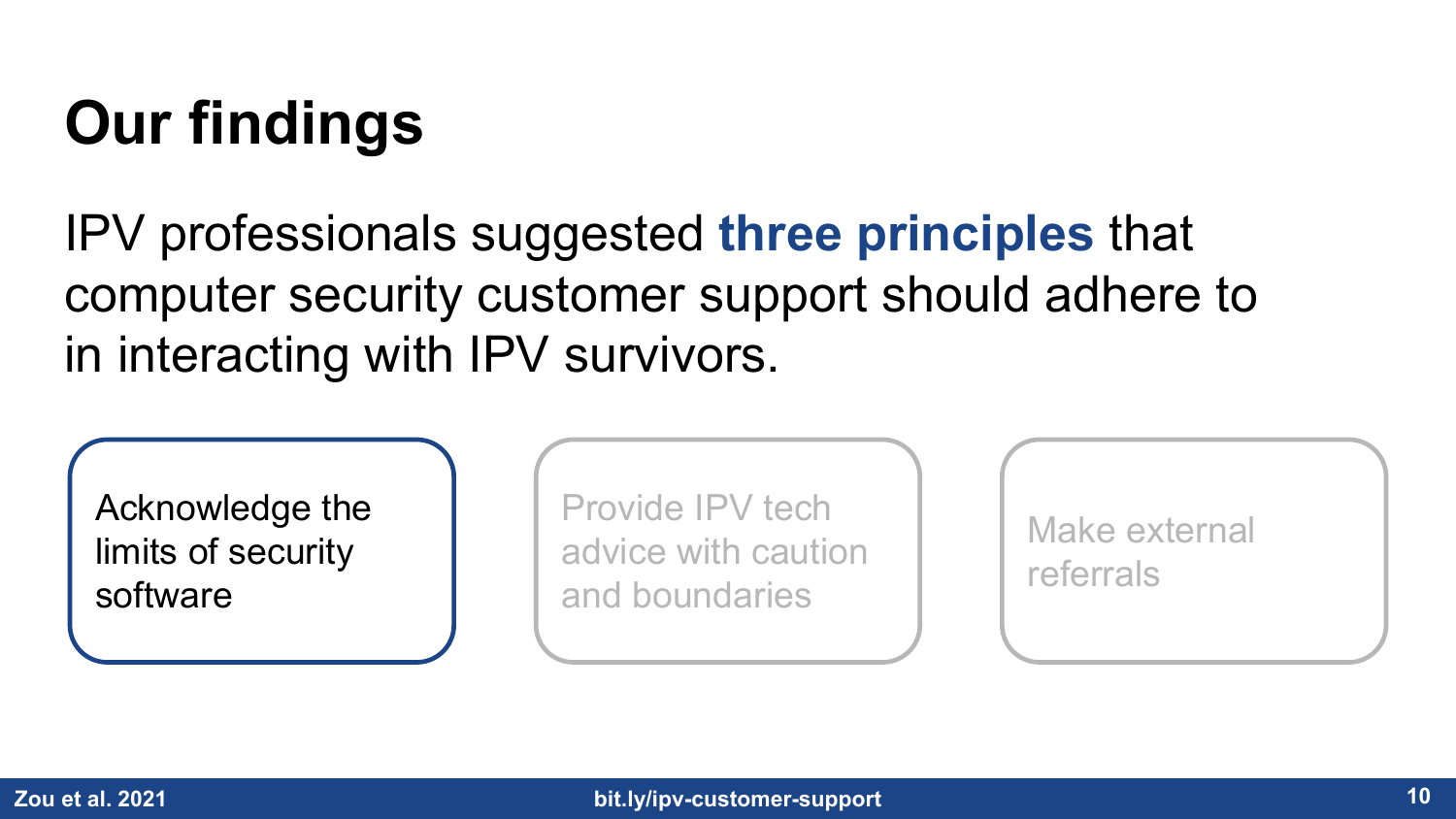## **The limits of security software**

Support agents usually work as advocates for products, but security software **cannot fully protect IPV survivors**.



**Please do not worry about these problems if you have [product] installed.** We will do everything we can to help you further.

- **"** The goal should be to **hear** and **be honest** about the limitations of what [product] can or cannot do in those moments. (P11, attorney) **"**
- **ff** Acknowledge that 'this is scary' and that 'it sounds like you're having a really hard time.' (P2, counselor) **"**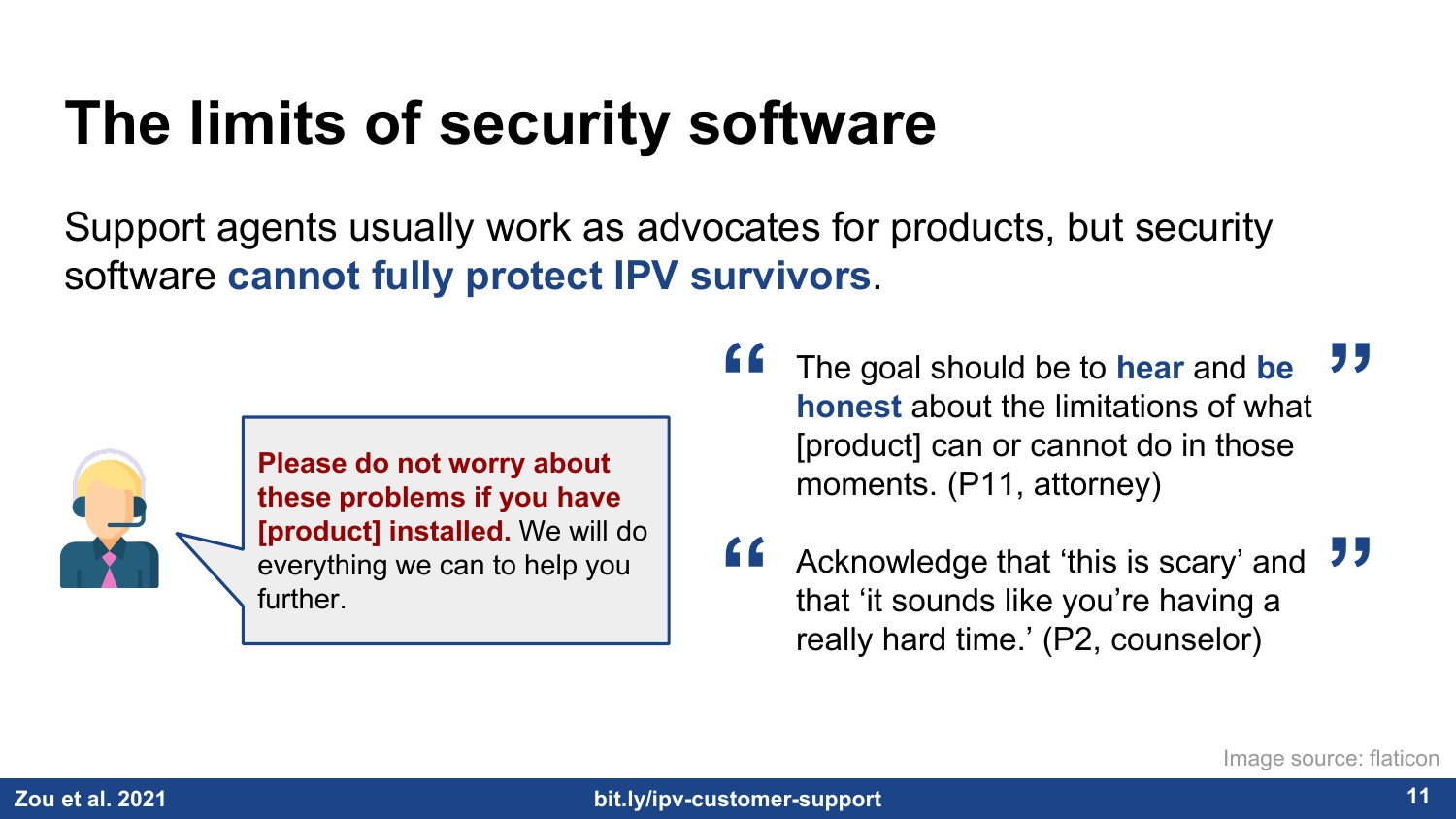# **Our findings**

IPV professionals suggested **three principles** that computer security customer support should adhere to in interacting with IPV survivors.

Acknowledge the limits of security software

Provide IPV tech advice with caution and boundaries

Make external referrals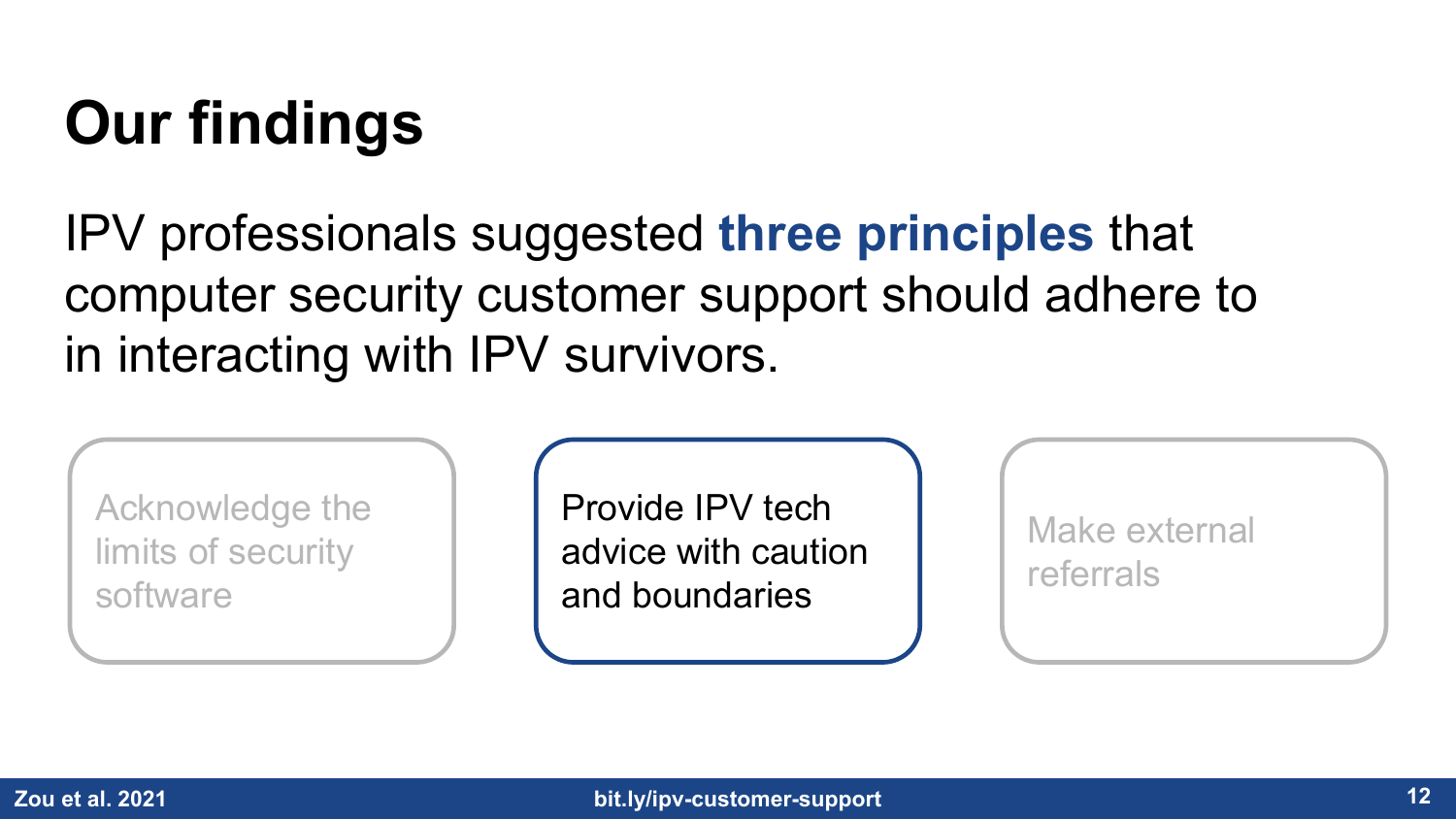### **Advise with caution & boundaries**

IPV survivors could benefit from **tech safety resources**, but they also **face risks of escalated violence** for routine privacy-protective behaviors.



"Do you worry that someone might be listening to or recording our conversation?"

 $\rightarrow$  If not safe, offer to reconnect on a safe line. Let them decide.



Avoid giving advice on topics not trained for

Examples of out-of-scope advice: comprehensive IPV-related counseling, safety planning, legal advice...

Image source: flaticon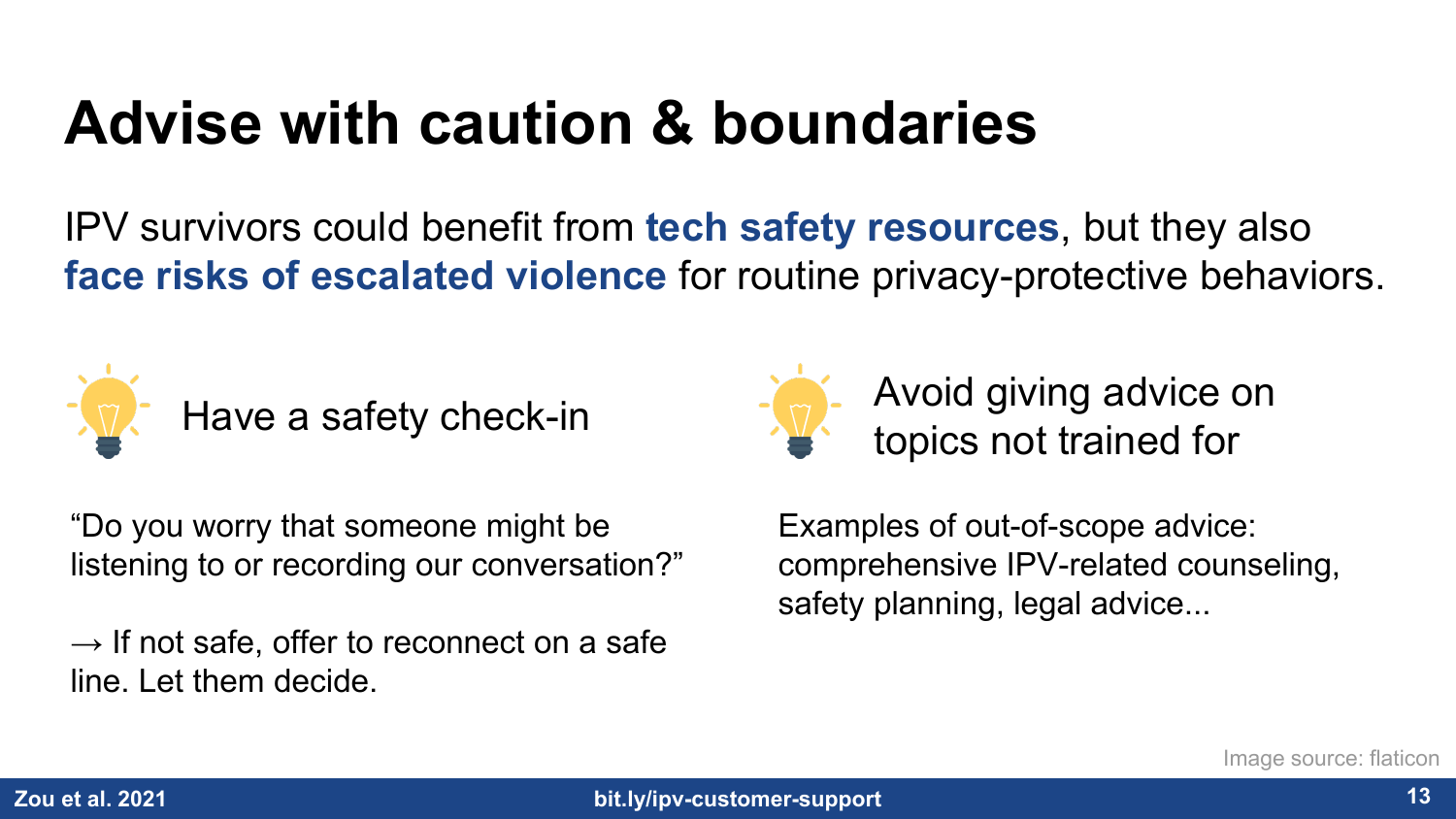# **Our findings**

IPV professionals suggested **three principles** that computer security customer support should adhere to in interacting with IPV survivors.

Acknowledge the limits of security software

Provide IPV tech advice with caution and boundaries

Make external referrals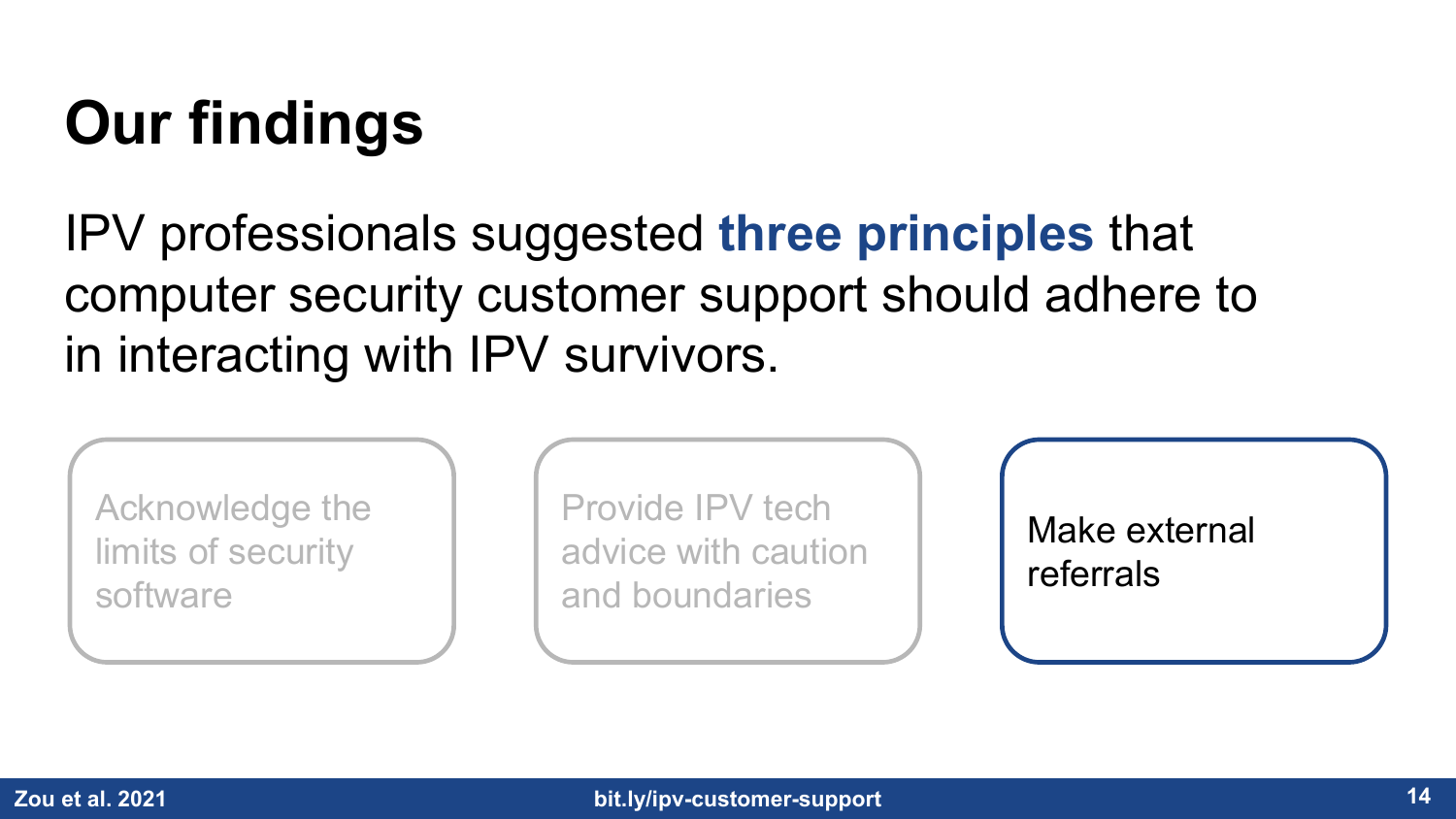#### **Make external referrals**



**A feasible idea** that builds on companies' existing practices, e.g., directing scam victims to government agencies.

- Give survivors the agency to decide, and avoid harmful labeling
- **"** I'm not going to say 'you are a survivor of domestic violence'...You want to give then domestic violence'...You want to give them the opportunity to **call it in whatever ways they want**. (P14, counselor) **"**

Image source: corresponding organizations

**CRISIS TEXT LINE**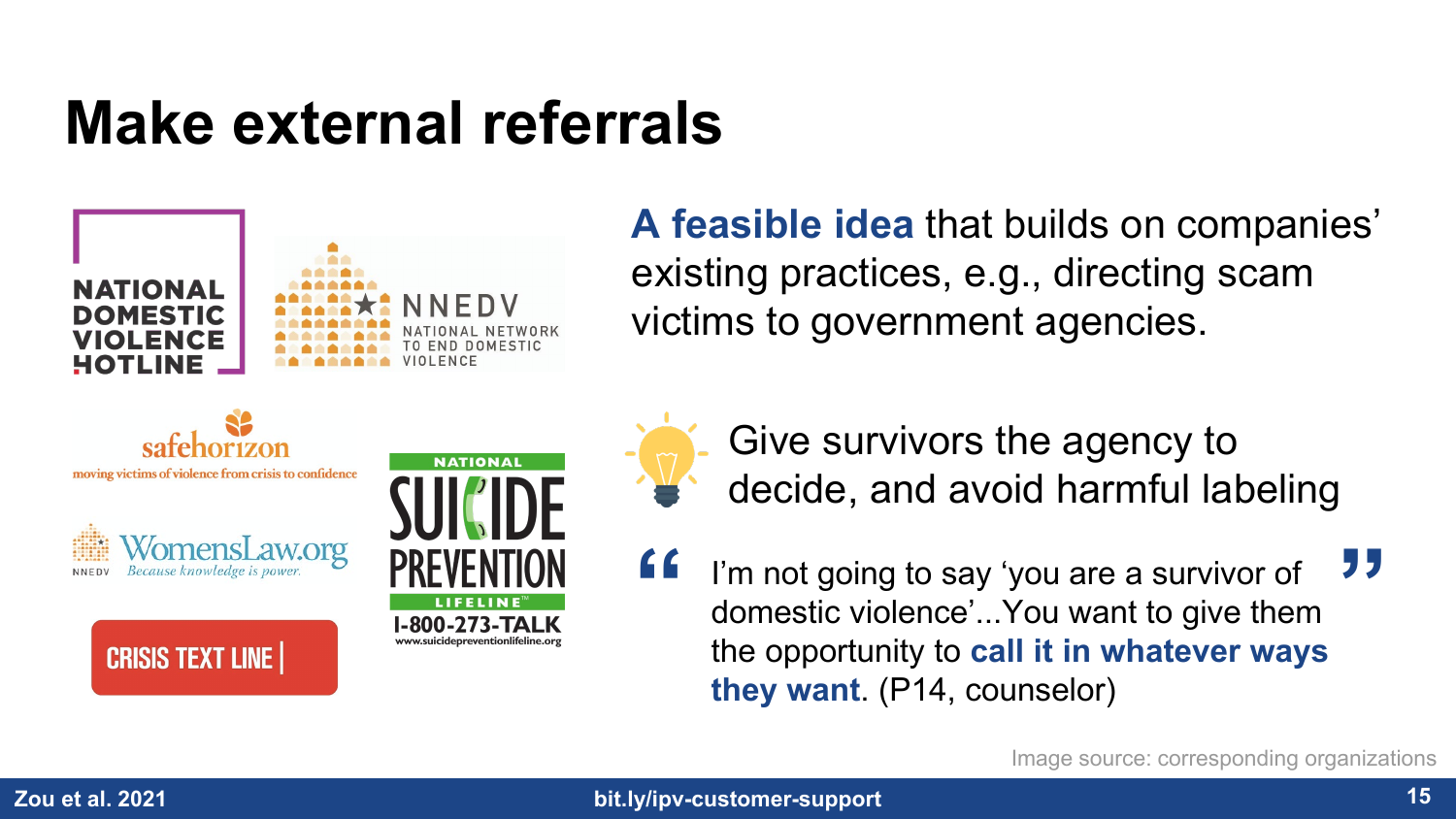### **Our contributions**

**Three recommendations** to better address tech-enabled IPV via computer security customer support, verified by support practitioners.

Train customer support agents for IPV cases

Track IPV cases to inform relevant decisions

Join forces with IPV professionals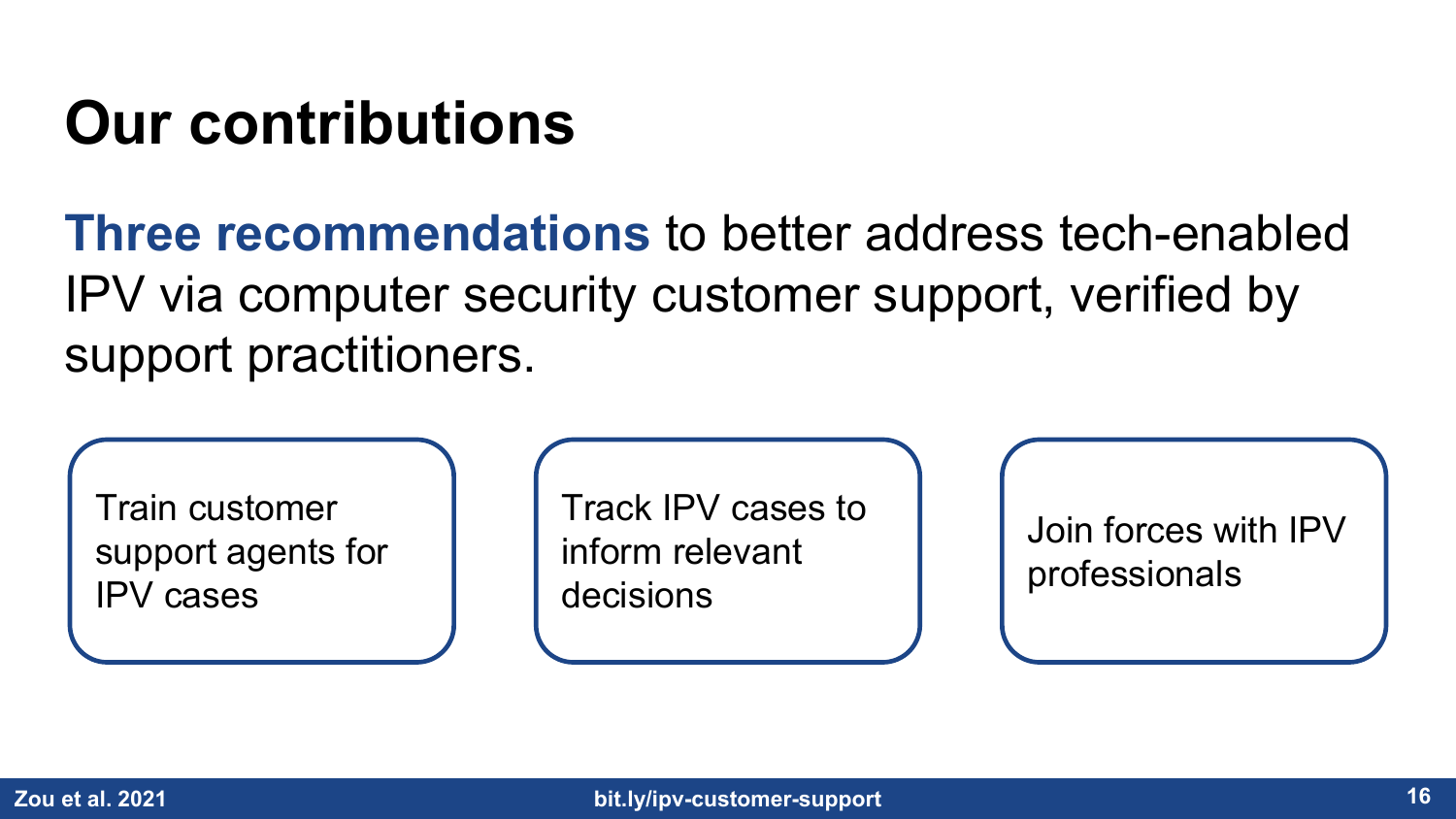### **Our contributions**

**Three recommendations** to better address tech-enabled IPV via computer security customer support, verified by support practitioners.

Train customer support agents for IPV cases

Track IPV cases to inform relevant decisions

Join forces with IPV professionals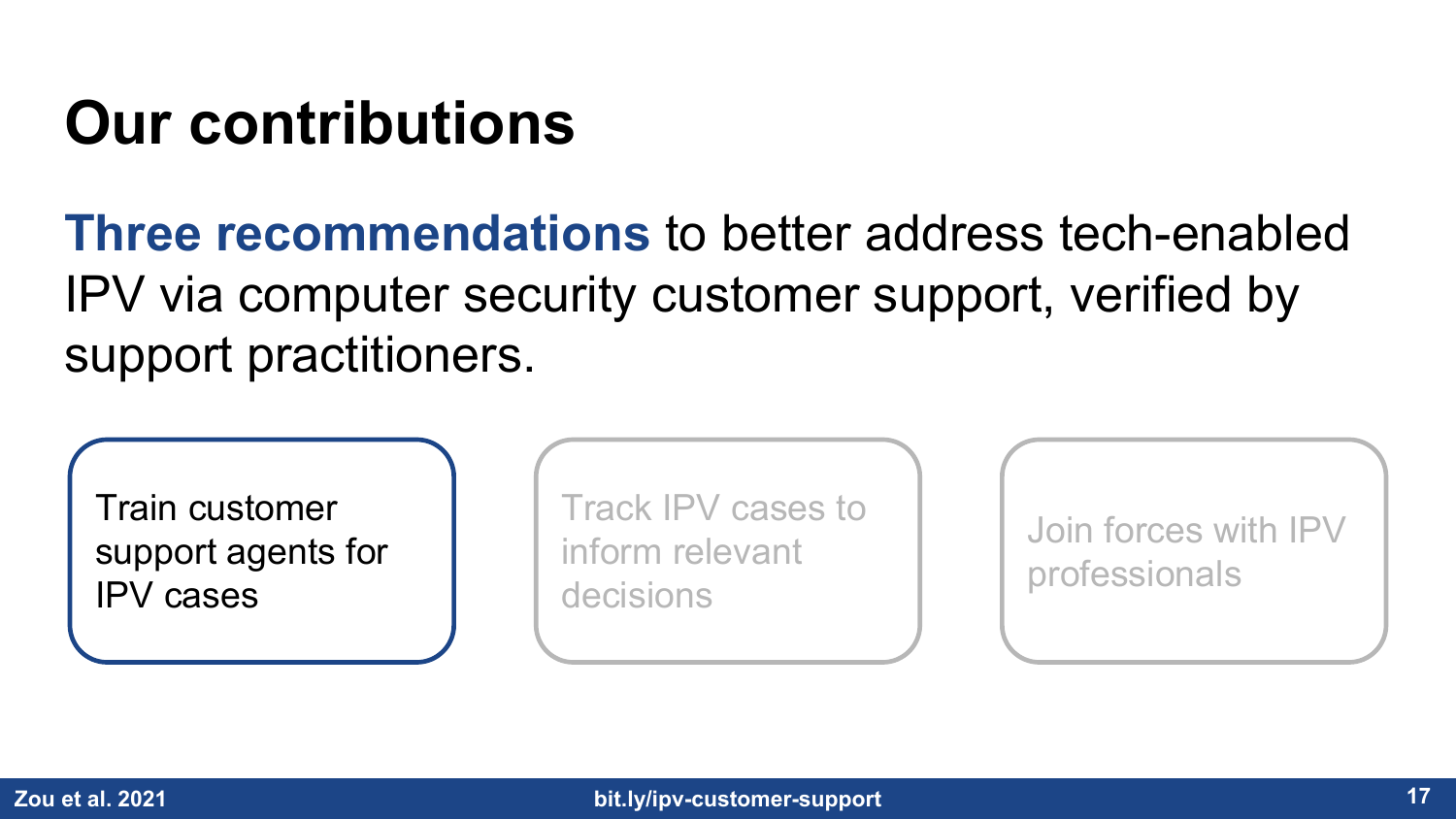#### **Train customer support agents**

**<sup>1</sup>** IPV: technical and **non-technical** aspects **2 <sup>3</sup>** What agents **can** and **cannot** do to support **<sup>4</sup>** Resources for coping with Example **tech-enabled IPV cases** in support chat

**secondary trauma**



Support practitioners agreed on such training's **necessity**

**"**

- **f f** Regular support agents **have no dedicated training** on this...There must be some awareness of these privacy issues and stalkerware. (S10, director)
- **f** I think [emphatic language] is something<br>that could be done regardless of whether that could be done regardless of whether I'm interacting with someone [with] IPV. This should be used **across the board**. (S6, director) **"**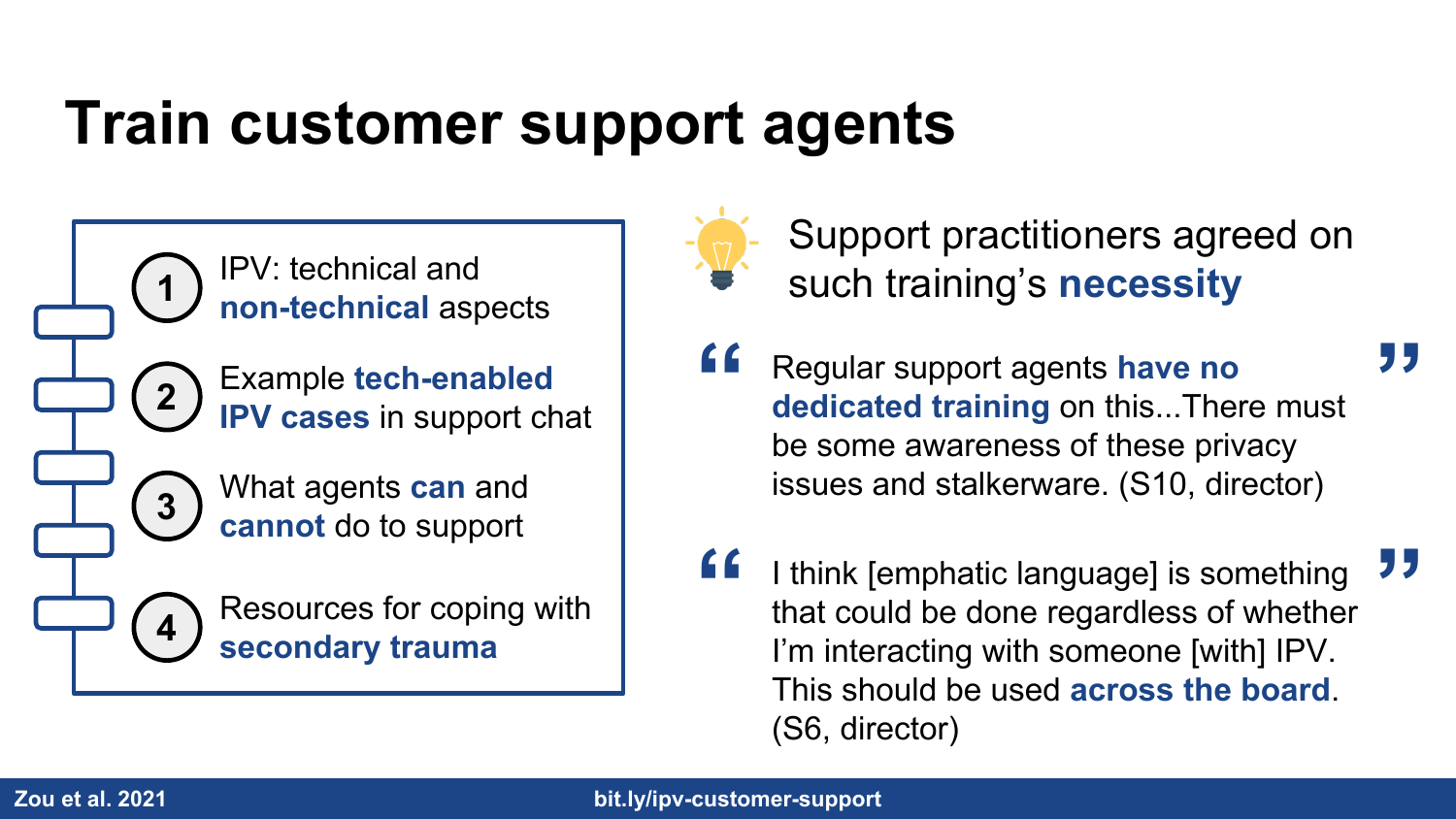### **Our contributions**

**Three recommendations** to better address tech-enabled IPV via computer security customer support, verified by support practitioners.

Train customer support agents for IPV cases

Track IPV cases to inform relevant decisions

Join forces with IPV professionals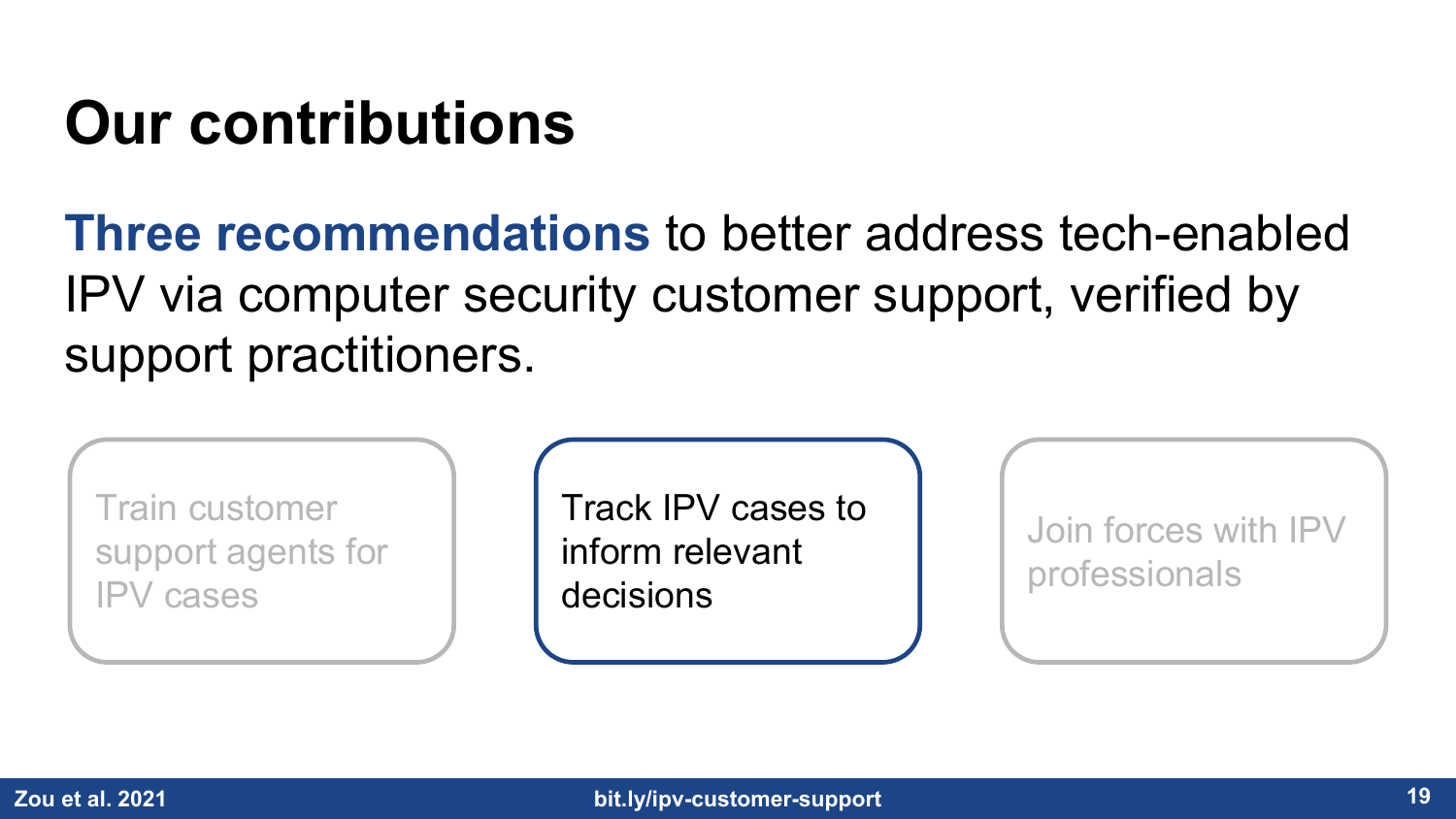#### **Track IPV cases to inform decisions**



E.g., whether to have **a in-house specialized team** with more capacity and expertise to handle cases transferred from frontline agents

**ff** I think our founder would have a genuine interest but we'd also need to **balance that with business needs**. We need to get a better sense of how many [IPV] calls we have coming in. (S3, director) **"**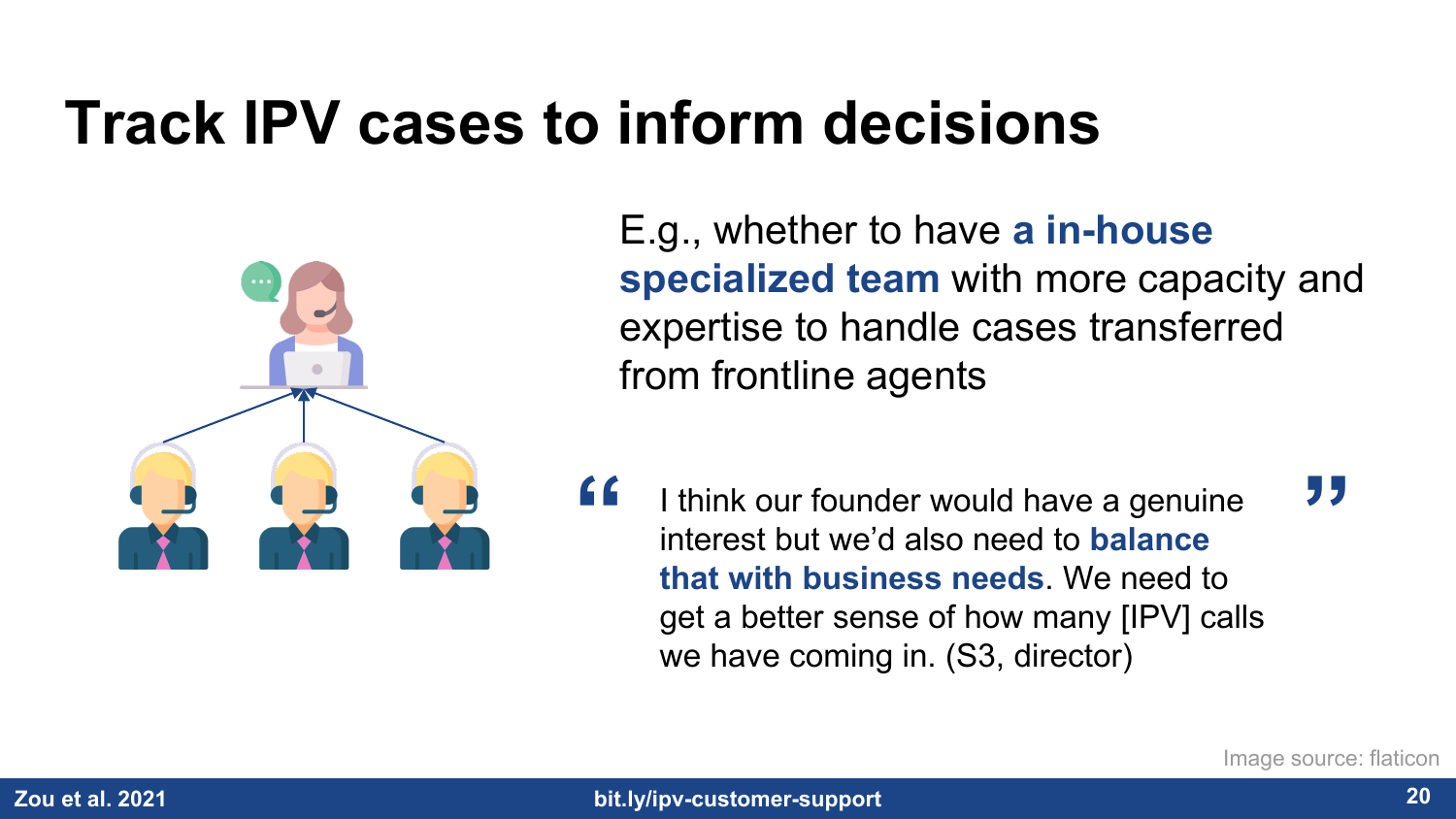### **Our contributions**

**Three recommendations** to better address tech-enabled IPV via computer security customer support, verified by support practitioners.

Train customer support agents for IPV cases

Track IPV cases to inform relevant decisions

Join forces with IPV professionals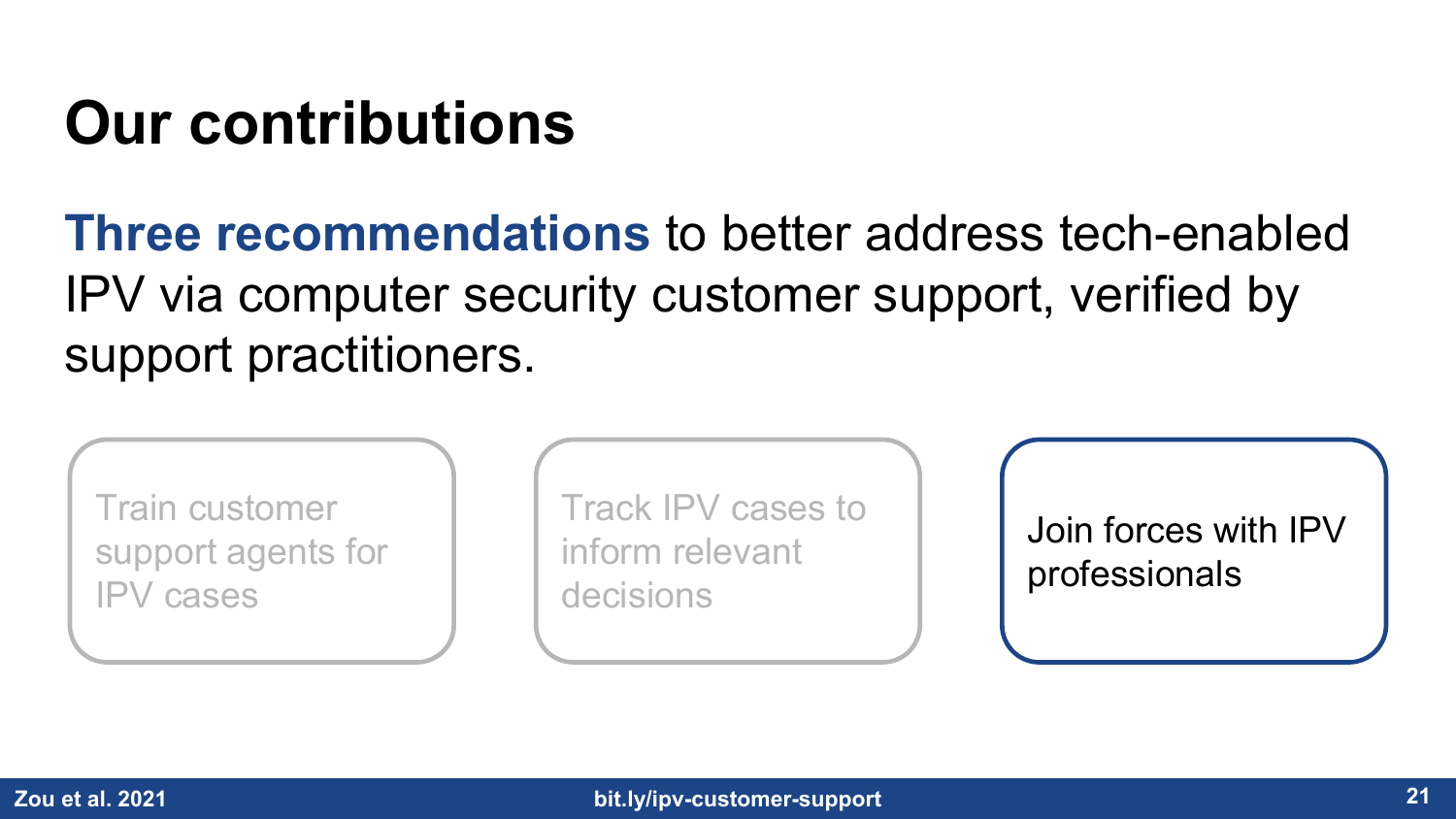# **Join forces with IPV professionals**



An enduring partnership provides **a learning pathway** for both parties, who have complementary strengths.

#### Collaborate to deploy **remote security clinics** for IPV survivors.

- ❏ Support agents: technical issues and basic tech safety tips
- ❏ IPV professionals: non-technical issues and in-depth safety planning

Image source: corresponding organizations